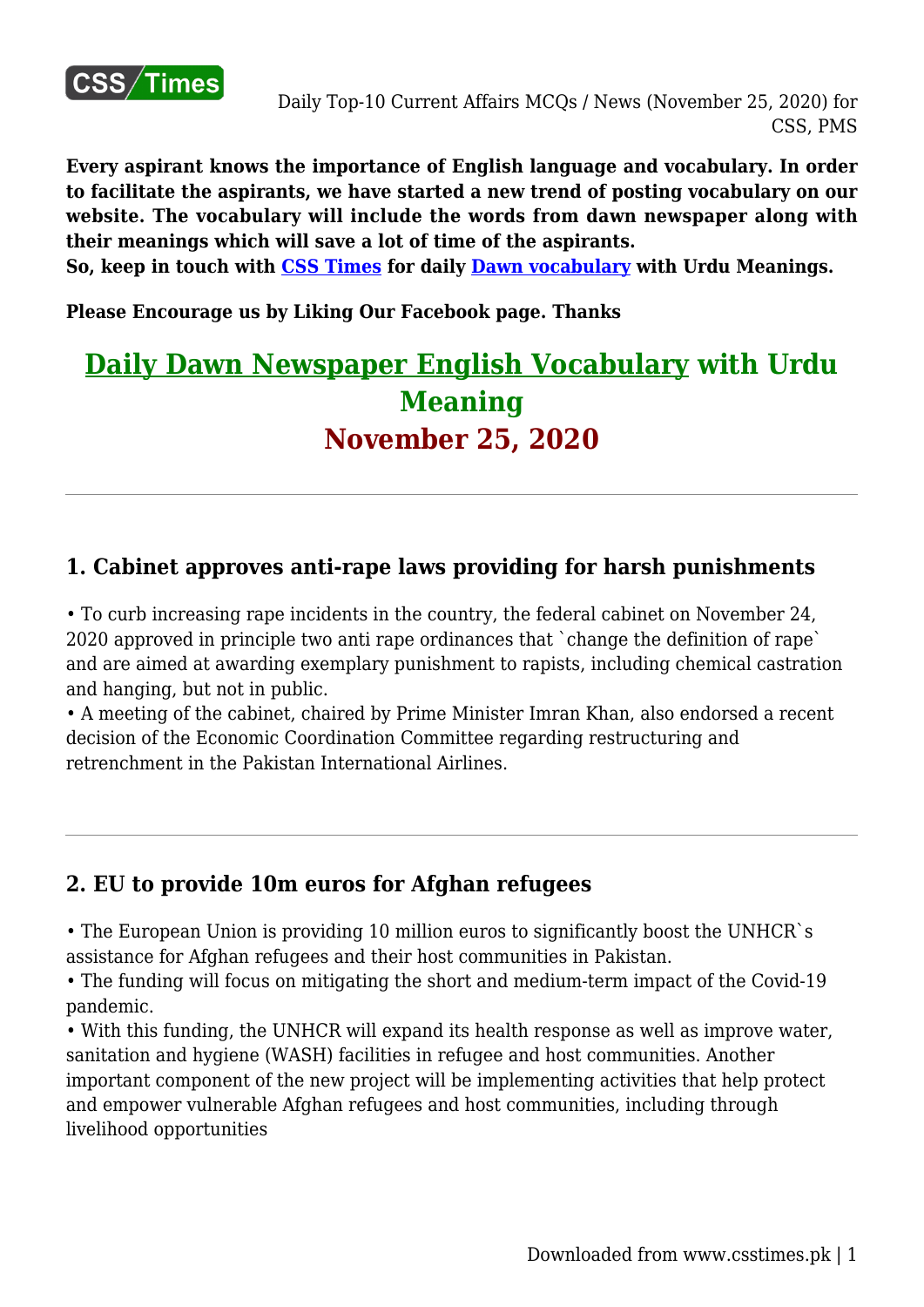

## **3. World Economic Forum holds Country Strategy Dialogue on Pakistan today**

• The World Economic Forum will organise a Country Strategy Dialogue (CSD) on Pakistan today (November 25).

• Prime Minister Imran Khan will inaugurate the CSD and participate in an interactive dialogue with the President of WEF, Børge Brende, and Chairpersons and Chief Executive Officers of leading global corporations and WEF partner companies

#### **4. HEC stops recognising 2-year graduate degree programmes**

• The Higher Education Commission (HEC) has directed all higher educational institutions (HEIs) to stop two-year BA/Bsc degree programmes as the regulatory body will not recognise degrees obtained by the students enrolled in such programmes after December, 2018.

• The higher education regulator has written a letter to all public and private sector degree awarding institutions mentioning HEC has decided to phase-out the two-year degree BA/BSc degree programme.

## **5. Pakistan to get \$300m from ADB in next few days**

• Pakistan would receive \$300 million from Asian Development Bank (ADB) within next few days that would build the country's foreign exchange reserves.

• The ADB's board of directors would meet on Friday to consider approving Proposed Policy-Based Loan for Subprogram 2 – Trade and Competitiveness Program (Pakistan). This would be the second tranche under the \$800-million Trade and Competitiveness Support Programme. Earlier in August last year, the ADB had approved a \$500 million loan as first tranche for budgetary support to Pakistan, restoring policy-based lending after keeping it suspended for over two years due to the deterioration in macroeconomic conditions.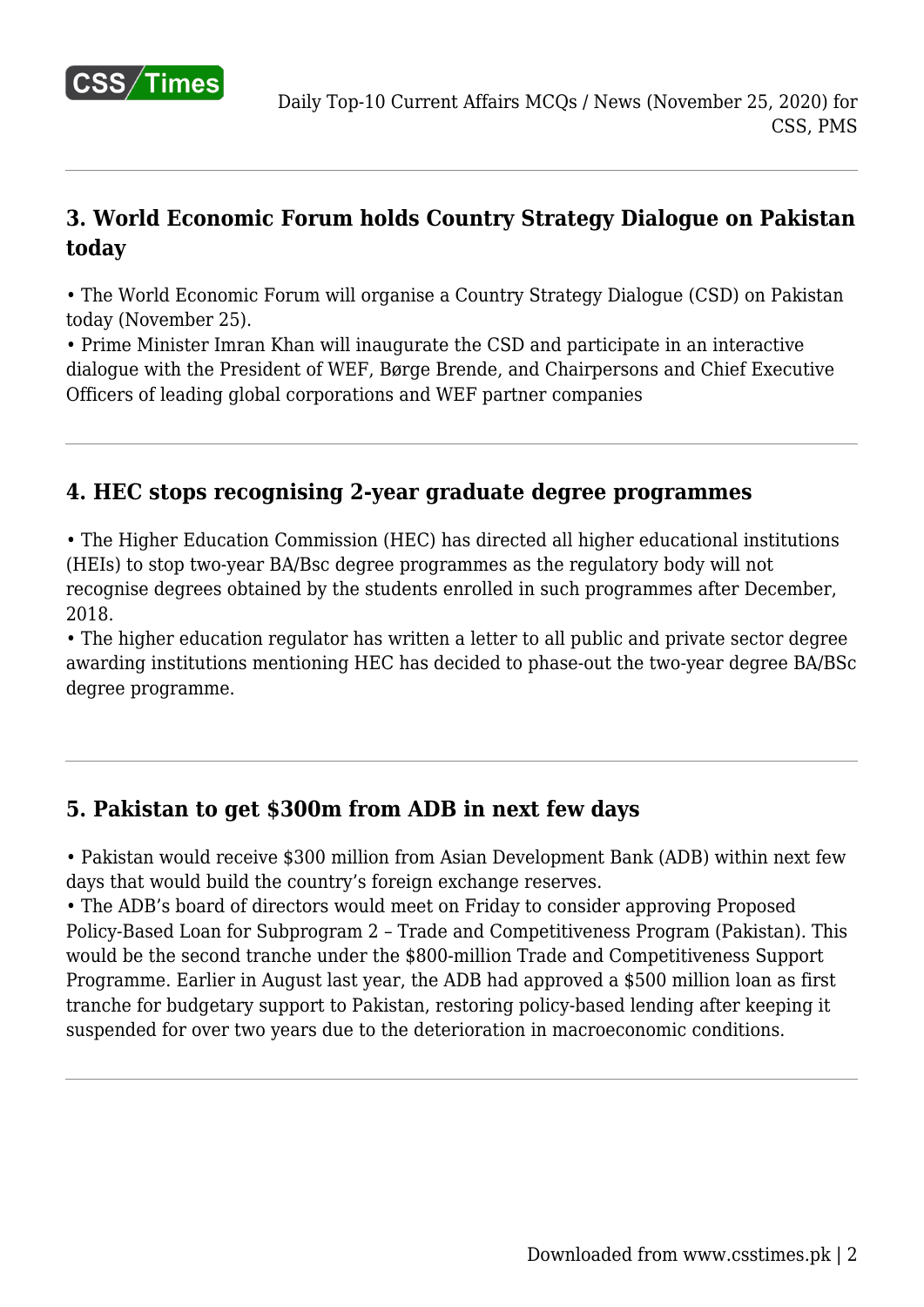

## **6. China launches Moon probe to bring back rocks**

• A rocket heading for the moon to bring back the first lunar samples in four decades blasted off from China on November 24, 2020 in the latest milestone for Beijing`s spacefaring ambitions.

• China has poured billions into its military-run space programme, with hopes of having a crewed space station by 2022 and of eventually sending humans to the Moon.

• The mission`s goal is to shovel up lunar rocks and soil to help scientists learn about the Moon`s origins, formation and volcanic activity on its surf ace.

## **7. Trump finally agrees to Biden transition**

• President Donald Trump came his closest yet to admitting election defeat November 24, 2020 after the government agency meant to ease Joe Biden's transition into the White House said it was finally lifting its unprecedented block on assistance.

• Trump acknowledged it was time for the General Services Administration to "do what needs to be done."

• In the same tweet he insisted that he was still refusing to concede, saying: "Our case STRONGLY continues, we will keep up the good fight, and I believe we will prevail!"

## **8. Musk overtakes Gates to become world's second richest person**

• Elon Musk, the charismatic chief of electric automaker Tesla, has overtaken Bill Gates to become the world's second richest person, according to the Bloomberg list of billionaires. • The South African-born Musk, 49, added \$7.2 billion in wealth on Monday alone following Tesla's latest surge. He now has an estimated \$128 billion.

• The outspoken Musk, who is also cofounder of SpaceX, had already overtaken numerous luminaries in recent weeks, including Facebook Chief Executive Mark Zuckerberg and Bernard Arnault, the head of French luxury giant LVMH.

#### **9. Admiral Fasih Bokhari passes away**

• Retired Admiral Fasih Bokhari, the former Chief of Naval Staff Naval Chief who also served as Chairman of the National Accountability Bureau (NAB), passed away in Islamabad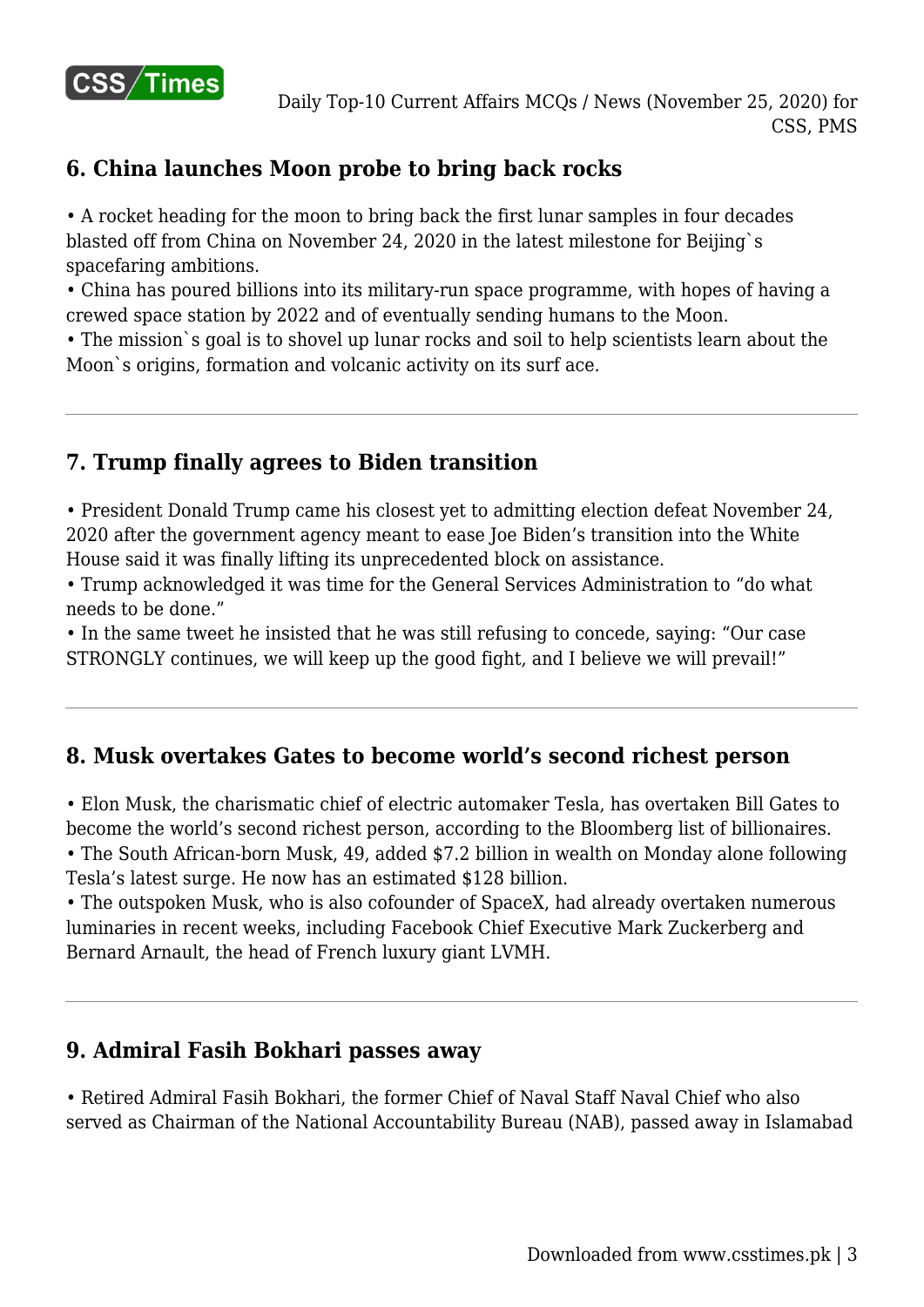

on November 24, 2020 morning.

• Born on March 8, 1942, Bokhari replaced Admiral Mansoor-ul-Haq as Chief of the Naval Staff till his retirement on October 2, 1999.

• He became the 14th Chief of Pakistan Navy (May 2, 1997 to October 2, 1999). Later in October 2011, he was appointed as NAB chairman by the then President Asif Ali Zardari. Admiral Bokhari was commissioned in Pakistan Navy on January 1, 1959 as a Midshipman and was sent to the Britannia Royal Naval College in the United Kingdom to complete his training.

#### **10. Air Marshal (r) Dilawar Hussain passes away**

• The legendary Pakistan Air Force's (PAF) fighter pilot Air Marshal (R) Dilawar Hussain, who was awarded Sitara-i-Jura'at for his heroics in the 1965 War against India, breathed his last on November 24, 2020.

• Chief of the Air Staff, PAF Air Chief Marshal Mujahid Anwar Khan has expressed heartfelt grief on the sad demise of the Great War Veteran.

## **Before you leave this page please Check Our Complete collection for Daily Dawn News English Vocabulary with Urdu Meanings**

- [Daily DAWN News Vocabulary with Urdu Meaning \(16 June 2022\)](https://www.csstimes.pk/dawn-vocabulary-16-jun-2022/)
- [Daily DAWN News Vocabulary with Urdu Meaning \(15 June 2022\)](https://www.csstimes.pk/dawn-vocabulary-15-jun-2022/)
- [Daily DAWN News Vocabulary with Urdu Meaning \(14 June 2022\)](https://www.csstimes.pk/dawn-vocabulary-14-jun-2022/)
- [Daily DAWN News Vocabulary with Urdu Meaning \(13 June 2022\)](https://www.csstimes.pk/dawn-vocabulary-13-jun-2022/)
- [Daily DAWN News Vocabulary with Urdu Meaning \(12 June 2022\)](https://www.csstimes.pk/dawn-vocabulary-12-jun-2022/)
- [Daily DAWN News Vocabulary with Urdu Meaning \(11 June 2022\)](https://www.csstimes.pk/dawn-vocabulary-11-jun-2022/)
- [Daily DAWN News Vocabulary with Urdu Meaning \(10 June 2022\)](https://www.csstimes.pk/dawn-vocabulary-10-jun-2022/)
- [Daily DAWN News Vocabulary with Urdu Meaning \(09 June 2022\)](https://www.csstimes.pk/dawn-vocabulary-9-jun-2022/)
- [Daily DAWN News Vocabulary with Urdu Meaning \(08 June 2022\)](https://www.csstimes.pk/dawn-vocabulary-8-jun-2022/)
- [Daily DAWN News Vocabulary with Urdu Meaning \(07 June 2022\)](https://www.csstimes.pk/dawn-vocabulary-7-jun-2022/)
- $\bullet$  1
- $\bullet$  [2](https://www.csstimes.pk/current-affairs-mcqs-nov-25-2020/?pdf=15274&lcp_page0=2#lcp_instance_0)
- [3](https://www.csstimes.pk/current-affairs-mcqs-nov-25-2020/?pdf=15274&lcp_page0=3#lcp_instance_0)
- $\bullet$  [4](https://www.csstimes.pk/current-affairs-mcqs-nov-25-2020/?pdf=15274&lcp_page0=4#lcp_instance_0)